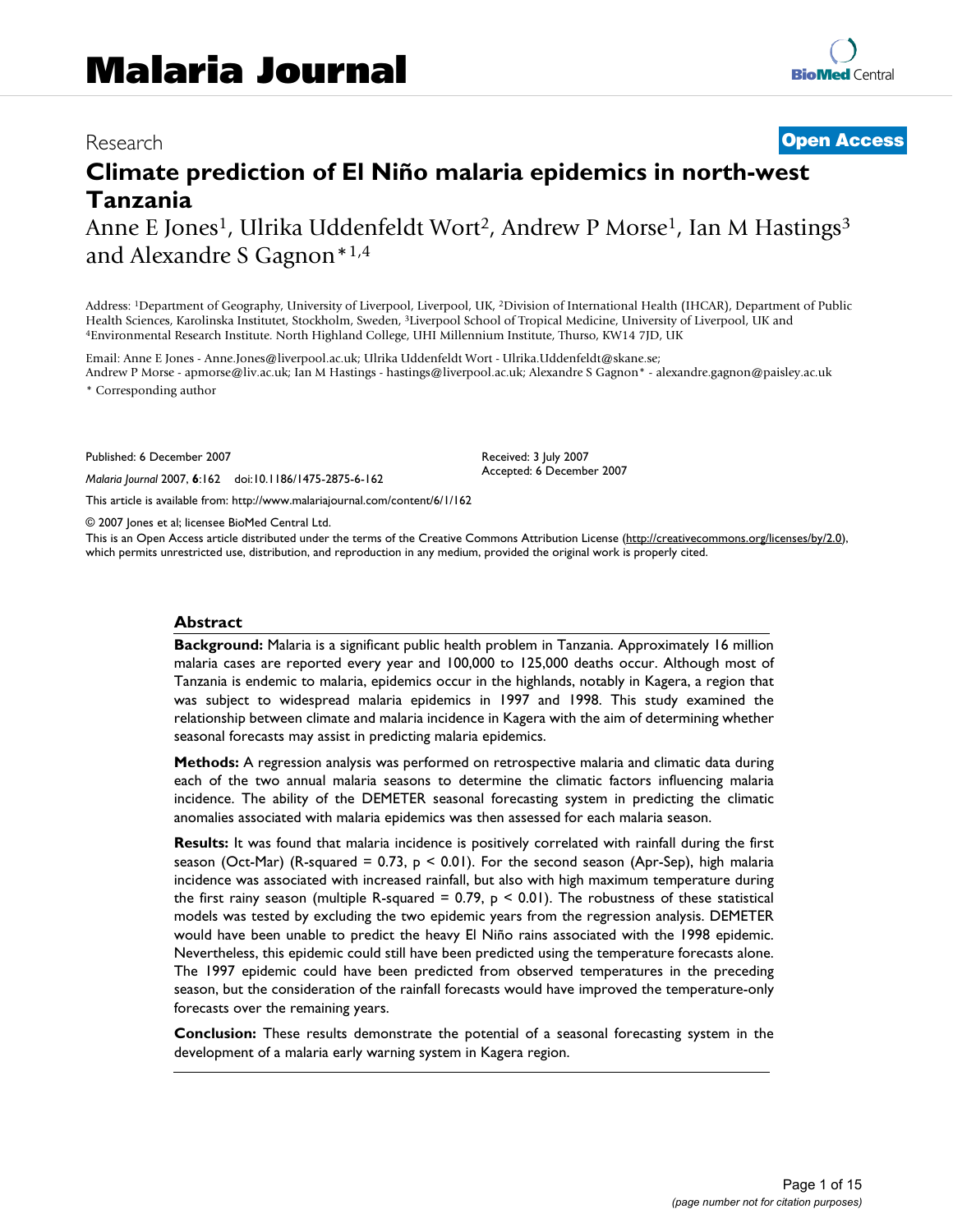# **Background**

*Plasmodium falciparum* malaria is a major public health problem in Tanzania. With an estimated 16 million episodes and 100,000 to 125,000 deaths reported annually out of a population of approximately 34.5 million, malaria is the leading cause of hospital attendance and mortality in the country, affecting both children and adults [1-3]. Most of Tanzania is endemic to malaria. Nonetheless, epidemics occur in the highlands and the highland-fringe areas along the Rift Valley, where approximately 8.4 million people live, representing 25% of the country's population [4,5]. Malaria epidemics in those regions are often devastating in terms of morbidity and mortality because of low immunity among the general population [6,7]. The highlands of Africa have historically been considered free of malaria transmission. Nevertheless, these areas have experienced a progressive rise in malaria incidence over the last 50 years, largely as a consequence of changes in climate, land use, drug resistance, the cessation of malaria control activities, and development in agro-forestry [8]. In these epidemic prone regions, a sharp, but temporary, increase in disease incidence occurs when the equilibrium between humans, parasites, and the mosquito vector population is disturbed [9]. Malaria epidemics in the highlands are often associated with climatic conditions favourable to the mosquito part of its life cycle (see below), but the extent of an epidemic also depends on the patient's nutritional status [10,11], and the presence of co-infections, notably HIV  $[12]$ .

Previous research has identified a link between climatic anomalies and malaria incidence in a number of countries [13-15]. Rainfall is largely responsible for creating the conditions that allow sufficient surface water for mosquito breeding sites and is therefore recognized as one of the major factors influencing malaria transmission [9]. Temperature also plays a role in malaria transmission through its influence on the development rate of mosquito larvae and the survival rate of adult mosquitoes [7]. Moreover, at warmer temperatures, adult female mosquitoes feed more frequently and digest blood more rapidly and the *Plasmodium* parasite matures more rapidly within the female mosquitoes [16,17]. Further, a relative humidity of at least 60% is often regarded as a requirement for malaria transmission [18].

Few studies have been undertaken on the association between climatic conditions and malaria epidemics in Tanzania and other East African countries. Lindblade *et al* associated a malaria epidemic in a highland region of SW Uganda to unusually heavy rains engendered by the very strong 1997–1998 El Niño [19]. Similarly, Mouchet *et al* linked the 1994 malaria epidemic in the same region to high rainfall during the preceding two months [20]. Conversely, Lindsay *et al*, who compared the level of malaria infection in children before and following the 1997–1998 El Niño in the Usambara mountains of NE Tanzania, found that even though El Niño led to more abundant rainfall, fewer malaria cases were reported following this event than in the previous year, suggesting that heavy rainfall may have washed away mosquito breeding sites [21]. Also in NE Tanzania, Matola *et al* found that warmer temperatures were correlated with increased malaria incidence [22]. A similar link between warmer temperatures and malaria transmission was observed in neighbouring Rwanda [23]. Furthermore, Bonora *et al* [24] blamed higher temperatures in the last few years for the expansion of malaria to higher altitudes in the highlands of East Africa [24], although there is controversy on this association [25-27]. Hay *et al* did not find a significant change in the climate at four high-altitude locations in East Africa where malaria has been increasing since 1976 [25]. Patz *et al* [26] contended the validity of those results by mentioning that Hay *et al* [25] had made inappropriate use of a global climate dataset. These results were further contested by Zhou *et al*, who linked variability in malaria cases in seven highland sites in Ethiopia, Kenya and Uganda to synergistic effects of temperature and rainfall, and attributed the re-emergence of highland malaria to increased climate variability [27].

Malaria Early Warning Systems (MEWS) based on climate variations have been proposed to warn ministries of health of the potential of increased risk of malaria epidemics [28]. A document providing a framework for setting up a malaria early warning system has been published by the 'Roll-Back Malaria' programme of the WHO [29]. The monitoring of rainfall forms the basis component of a MEWS [30]. Hence the International Research Institute for Climate Prediction (IRI) has developed an online resource freely available to national malaria control programmes that produces maps of epidemic malaria risk based on rainfall anomalies in sub-Saharan Africa [31]. The situation is more complex, however, in the highlands of East Africa where temperature must also be taken into account. Githeko *et al* have developed a malaria prediction model for the highlands of western Kenya based on empirical studies on the association between rainfall, unusually high maximum temperatures and the number of malaria cases [32]. Seasonal climate forecasts could be used in a MEWS to extend the epidemic warning time by several months. Such a technique is currently being used in southern Africa where seasonal climate forecasts are converted to seasonal malaria forecasts by the Southern Africa Malaria Control (SAMC) authority [28].

The El Niño Southern Oscillation (ENSO) refers to an irregular cycle of warming and cooling of the sea surface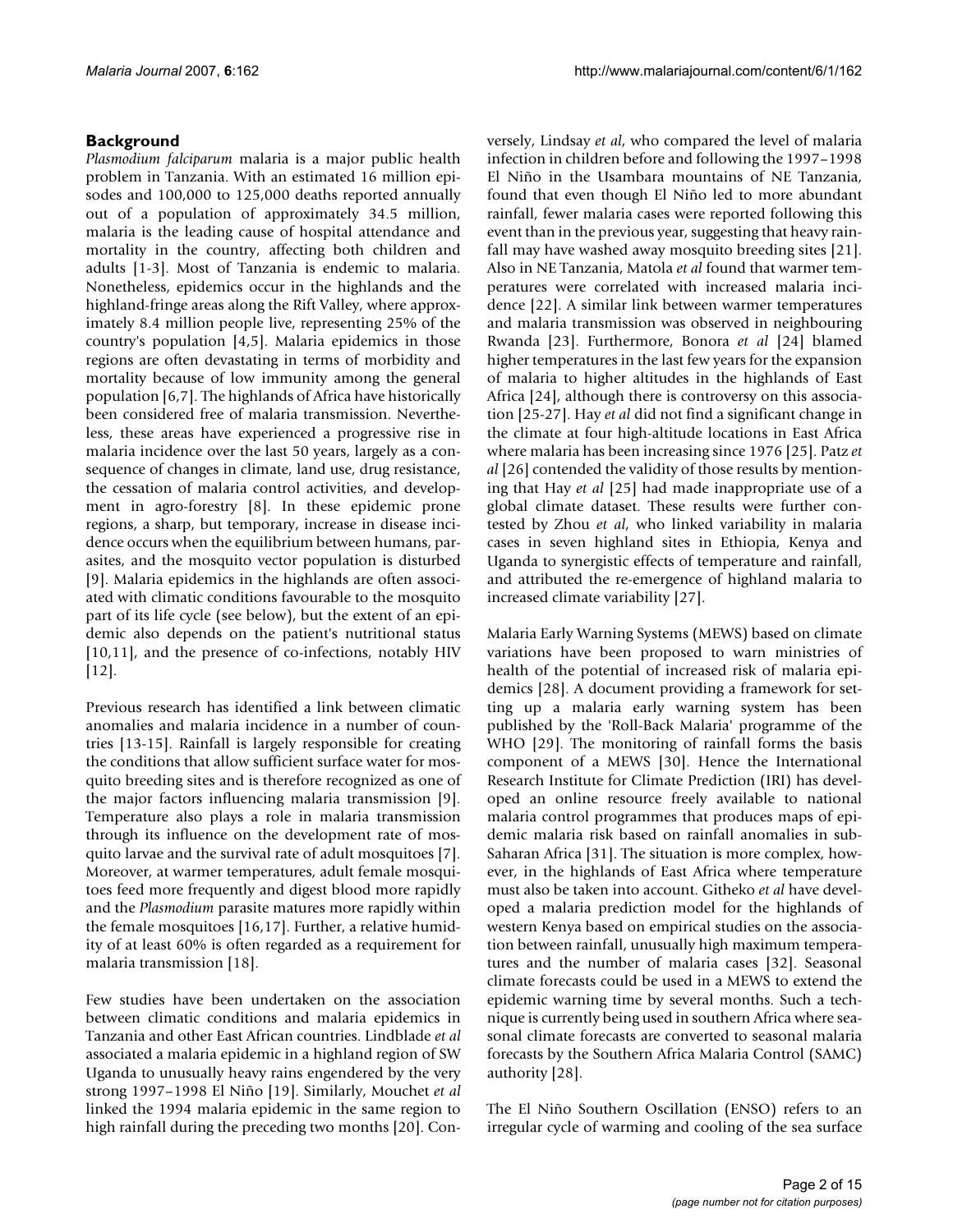temperatures (SSTs) in the eastern equatorial Pacific Ocean. This oceanic warming and cooling named El Niño and La Niña, respectively, is accompanied by changes in air pressure patterns above the Pacific Ocean and affects not only the local atmospheric circulation but also has repercussions on the climate worldwide through 'teleconnections' in the atmosphere [33,34]. Major El Niño events occur at irregular intervals varying from two to seven years and are associated with above average rainfall in East Africa [35,36]. Seasonal forecasting is based on the impact of slowly changing surface conditions such as SSTs on the atmosphere. Thus advances made in the prediction of El Niño in the past decade have improved our ability to forecast temperature and rainfall conditions up to a few months in advance [37,38].

Seasonal forecasts of temperature and rainfall have the potential to provide important societal benefits, particularly for the prediction, control, and prevention of climate-sensitive diseases such as malaria. The incorporation of seasonal forecasts in MEWS has previously been proposed [39,40]. The possibility of predicting malaria epidemics with the help of climate information offers the opportunity for intensifying control measures at times of greater risk in order to reduce morbidity and mortality. Prerequisites for the use of integrated seasonal forecasts – MEWS in a particular region include sufficient forecasting skill and that a link between climate variability and malaria incidence is established through empirical research. Thus, an understanding of the local factors affecting malaria transmission is crucial for the development of climate-based epidemic predictions.

The Kagera region is situated in the highlands of NW Tanzania (Figure 1). Kagera is the most remote and one of the poorest regions of Tanzania (Bureau of Statistics, Ministry of Finance, unpublished data). The administrative centre of the region is Bukoba, located on the shore of Lake Victoria. Although the Usambara Mountains and central Tanzania are normally considered the areas with the greatest risk of malaria epidemics in the country, the NW is also prone to malaria epidemics. In fact, a widespread malaria epidemic affected Kagera region from October 1997 to May 1998 when 133,866 cases and 1,740 deaths were reported [41]. The objectives of this paper are (1) to determine the climatic conditions associated with malaria epidemics in NW Tanzania, and (2) to determine the ability and the limitations of a seasonal climate forecasting system in predicting malaria epidemics in this region.

# **Methods**

#### *Data*

Retrospective data on peripheral blood smear examinations were collected from January 1990 to December 1999 from the laboratory archives of Ndolage hospital in Kagera region. This 200-bed hospital, situated 60 km south of Bukoba at an altitude of 1,600 m, is administered by the Evangelical Lutheran Church of Tanzania. The hospital routinely takes blood smears from all in and outpatients with malaria-like symptoms, thereby confirming the malaria cases microscopically [42]. Malaria is the main cause of mortality at this hospital and an increase in the incidence of this disease has been reported over the last decade [43]. Such an increase in malaria transmission has been reported in many sub-Saharan countries partly because of resistance to antimalarial drugs [44]. As a consequence of the development of resistance to chloroquine, suphadoxine/pyrethamine became the preferred drug in August 2001 in Tanzania [45]. Nonetheless, this change in clinical practice should not affect our results since it has occurred following the end of our study period.

Daily data on rain, humidity, and minimum and maximum temperature were obtained from Bukoba, the closest meteorological station to Ndolage hospital, for the same time period. These climatic data were aggregated into monthly values for comparison with the epidemiological data. In order to determine the predictability of the anomalous climatic conditions associated with malaria epidemics in NW Tanzania, we extracted the seasonal reforecasts produced by the EU DEMETER (Development of a European Multi-model Ensembles Forecast System for Seasonal to Interannual Climate Prediction) project from the Meteorological Archival and Retrieval System [46], the main depository of meteorological data at the European Centre for Medium-Range Weather Forecasting (ECMWF). Daily DEMETER data can be found on the ECMWF public data server [47]. These seasonal re-forecasts refer to forecasts for past time-periods, so their accuracy was assessed by comparing them to the actual conditions that occurred during the forecasting period. The DEMETER seasonal forecasts of temperature and precipitation were obtained for a 2.5 degree resolution grid (approximately 250 km square) point centred on 2.5°S, 32.5°E and thus covering Kagera region (Figure 1).

The DEMETER system incorporates seven global atmosphere-ocean general circulation models and each model was integrated forward in time using nine different sets of initial conditions, therefore producing an ensemble of 63  $(9 \times 7)$  forecasts for each starting date. For this reason, DEMETER does not only predict the most likely evolution of the climate but also the uncertainty associated with it. This uncertainty arises from errors in the model formulation and in the initial conditions, as the atmosphere is an inherently chaotic system and is thereby sensitive to the initial conditions used to run the models. DEMETER produces six-month forecasts four times per year, starting on the first of February, May, August, and November. A com-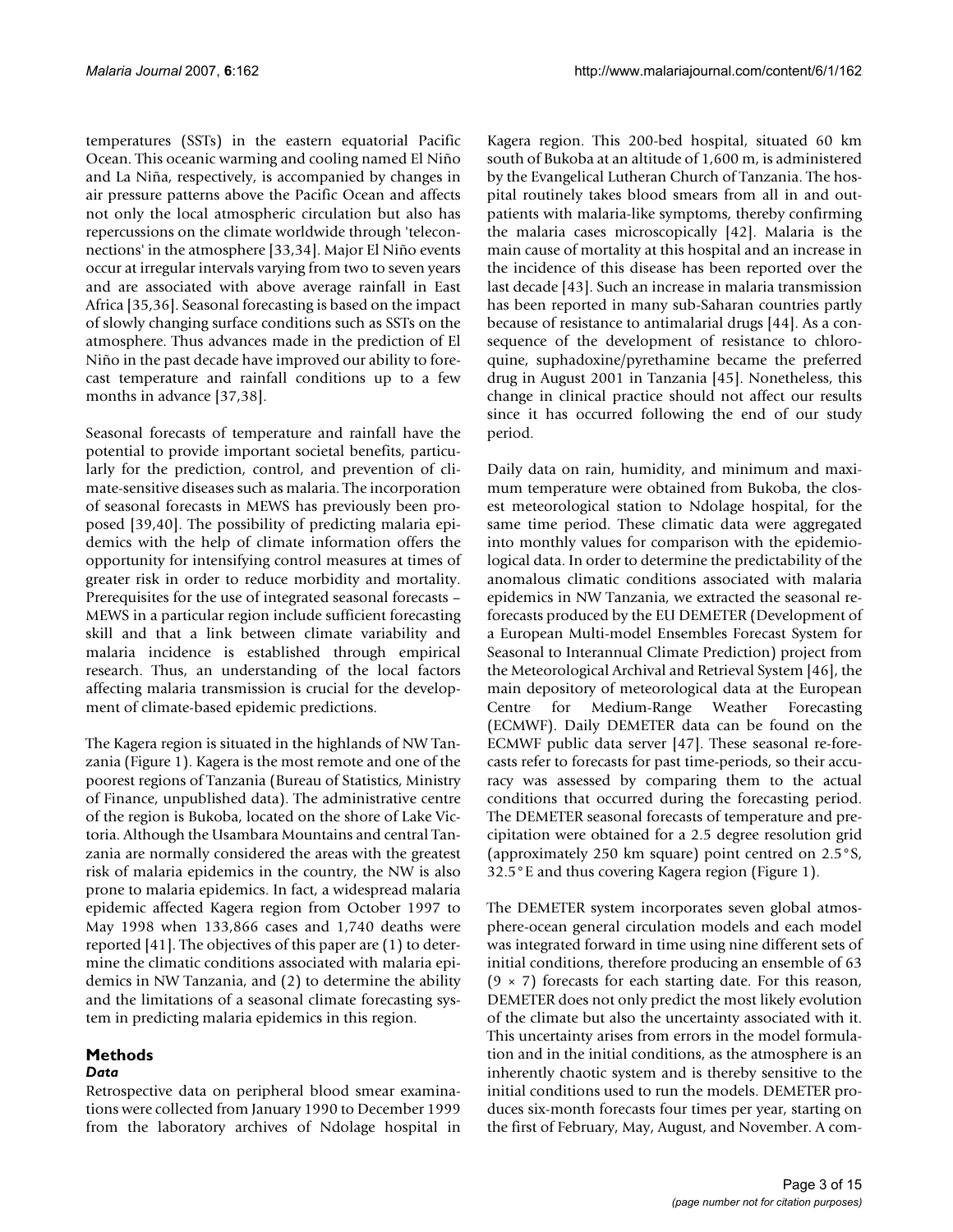

**Figure 1** Map of the study area.

plete description of the DEMETER project can be found in an article by Palmer *et al* [46] and on the ECMWF webpage [47].

NW Tanzania experiences an equatorial climate with two annual rainy seasons. The short rains normally occur between October and December and the long rains between March and May (Figure 2a) [48,49]. However, for the purpose of this study, the two rainy seasons were defined by the two six-month periods extending from August to January (first season) and February to July (second season). The transmission of malaria in Kagera region follows this seasonal cycle with peaks in malaria incidence occurring one to two months following the month of highest rainfall (Figure 2b). The lowest malaria transmission occurs in September, thus the following month

was defined as the start of the malaria year, with nine years occurring during the data period. The two malaria seasons corresponding to the above two rainy seasons were defined by the October to March (first season) and April to September (second season) six-month periods. This estimate of the time delay between rainfall and malaria incidence is consistent with previous studies in neighbouring Uganda [50] and other East African highland regions[27]. This time lag is also biologically plausible, as time is needed for the vector's population to increase following the emergence of newly established breeding sites and for the life cycles of the *Plasmodium* parasites to be completed in both the mosquito and the human host [51].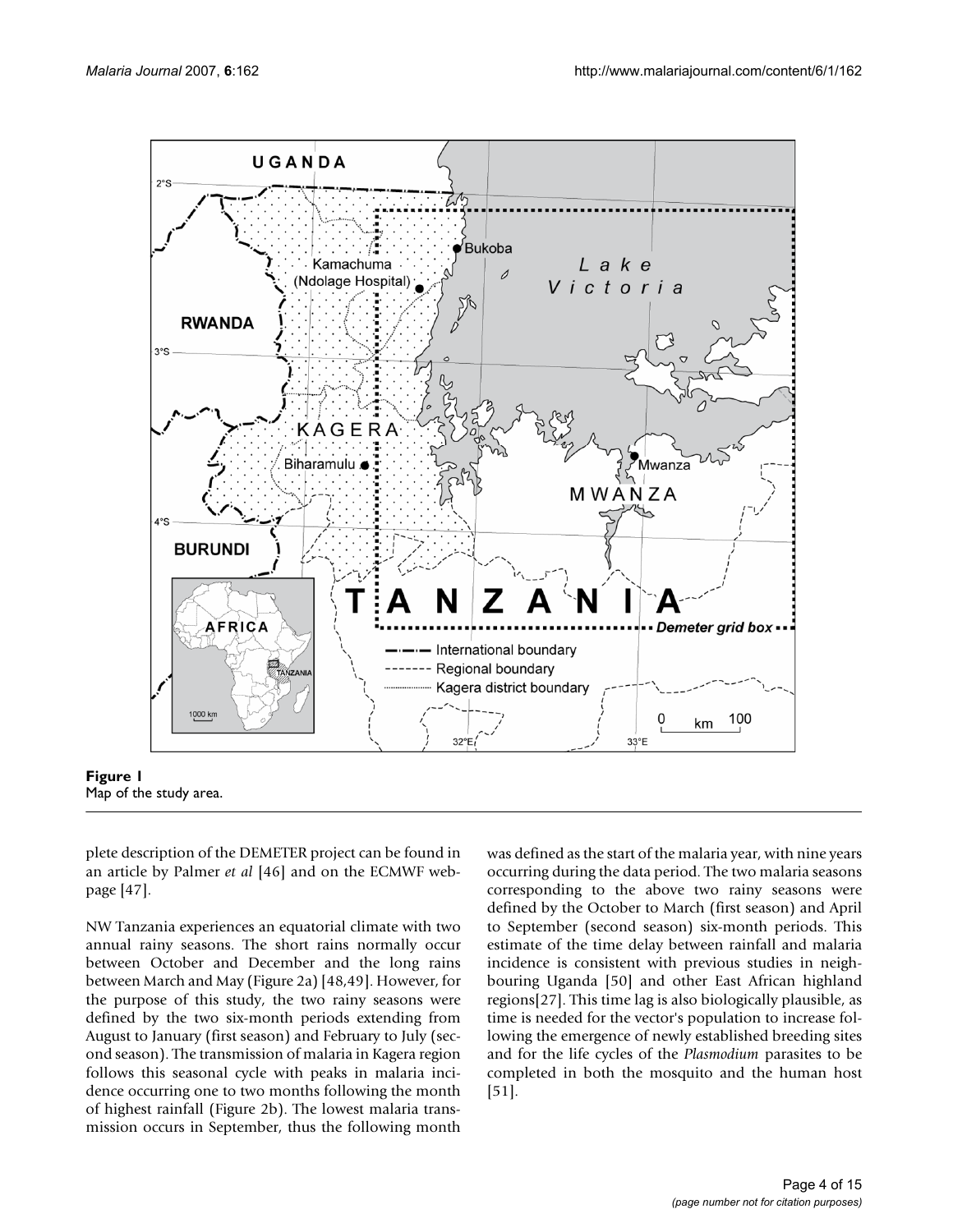

Mean monthly climatic data at Bukoba (a) and malaria cases reported by Ndolage hospital (b) for the period 1991–1999.

#### *Statistical analyses*

A malaria index was developed for each malaria season using the number of malaria cases reported by Ndolage hospital (i.e., the total number of slides positive to malaria) during the period 1991 to 1999. This index was created by calculating the logarithm of the malaria cases and then the time series was normalized. The same method was applied to climatic data from Bukoba station to create normalized time series of variation in seasonal temperature (maximum and minimum), humidity, and total rainfall. The relationship between variation in climatic variables and malaria incidence was subsequently examined through multiple linear regression analysis for each rainy season using the R software (ve 2.3.1). This

dataset is small in statistical terms (a maximum of nine observations in any one season) so it is not possible to simply include all explanatory variables in a single analysis. The putative predictor variables were therefore initially investigated singly to find those with the greatest predictive power. Subsequent analysis did include combinations of two predictors which had individually been shown to have a significant effect, the limitations of which are discussed later. To further clarify the expected dependency of malaria on rainfall and temperature, the Mapping Malaria Risk in Africa model [52] was applied to the 1991–1999 monthly averages of mean temperature and total rainfall at Bukoba station. This fuzzy logic model converts climatic data to a climate suitability index to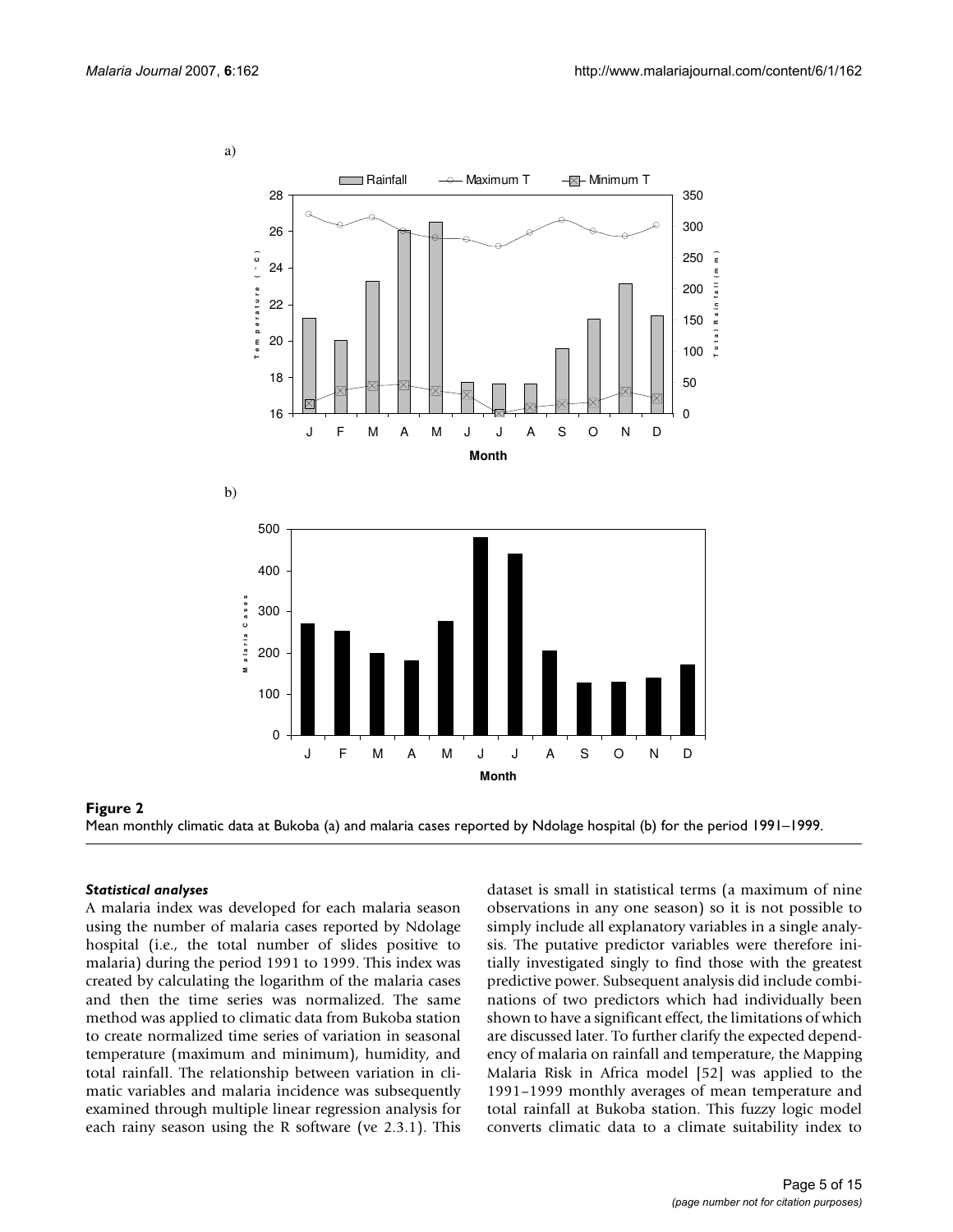malaria transmission ranging from zero to one; a value of one predicting that the climatic conditions are suitable to malaria transmission and a value of zero predicting unsuitable conditions.

Next, the capacity of the DEMETER forecasting system in predicting the climatic variables associated with malaria epidemics in Kagera region was assessed. Considering the timing of the two rainy seasons, only the six-month integration of the DEMETER re-forecasts started in August and February were analysed. For each ensemble member, the seasonal forecasts of temperature and rainfall were expressed as departures from the average values for the study period, thereby removing the need for bias-correction of the forecasts. A bias arises in the model forecast, because numerical models often drift away from the real climate and create their own model climate, which can be significantly different from the observed one. The calculation of the forecasts' anomalies eliminates the models' bias and ensures that the anomalies predicted by each of the 63 DEMETER ensemble members are comparable to those observed. Furthermore, the retrospective DEMETER forecasts of temperature and rainfall were combined together using the regression models developed in the first part of this study to produce malaria forecasts. These malaria forecasts were then compared to the actual peak years in malaria incidence.

### **Results**

#### *Climate – malaria relationship*

The relationship between climatic variables and malaria incidence was first examined for the entire nine-year dataset (Figure 3). The results of a linear regression analysis reveal that the logarithm of the malaria cases during the first season (Oct-Mar) is strongly influenced by total rainfall during the Aug-Jan period (model 1; Table 1). A weak correlation but lacking statistical significance was also observed between log malaria and the average maximum temperature during the above rainy season (model 2). The correlation between log malaria and minimum temperature was much weaker (R-squared =  $0.21$ ,  $p = 0.25$ ) and no correlation was found with humidity. The time series of the normalized log malaria and total rainfall and maximum temperatures are displayed in Figure 4a. The robustness of this statistical model is further supported by the calculation of the adjusted R-squared, which takes into consideration the number of degrees of freedom [53] (Table 1).

For the second malaria season (Apr-Sep), log malaria was found to be weakly and insignificantly correlated with total rainfall during the corresponding rainy season (model 3; Table 1). No correlation was identified with maximum temperature, minimum temperature, or humidity (Figure 4b). However, a statistically significant correlation was detected between log malaria and the average maximum temperature from the first season



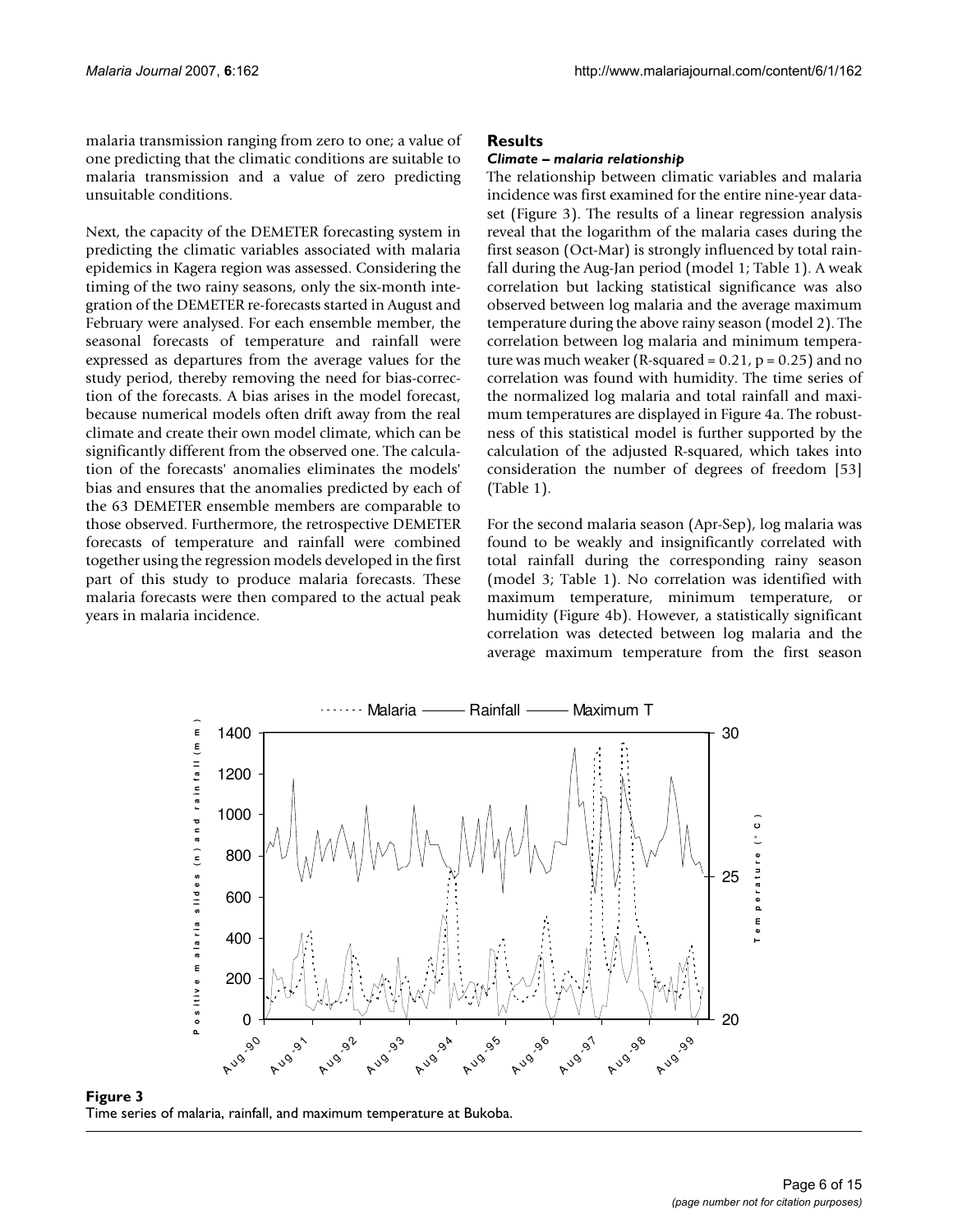|                       |                  |   |                | Climate<br>season     |               |                       |               |                     |           |                       |                    |                                    |
|-----------------------|------------------|---|----------------|-----------------------|---------------|-----------------------|---------------|---------------------|-----------|-----------------------|--------------------|------------------------------------|
|                       |                  |   |                | Season I<br>(Aug-Jan) |               | Season 2<br>(Feb-Jul) |               |                     |           |                       |                    |                                    |
| Malaria<br>season     | Epidemic<br>year |   | n model        | Total<br>rainfall     | Max.<br>temp. | Total<br>rainfall     | Max.<br>temp. | <b>BIC</b><br>score | R-squared | Adjusted<br>R-squared | Overall<br>p-value | Comments                           |
| Season I<br>(Oct-Mar) | 1998             | 9 | I.             | $p = 0.003$           | n/a           | n/a                   | n/a           | 19.17               | 0.73      | 0.70                  | $p = 0.003$        |                                    |
| Season I<br>(Oct-Mar) | 1998             | 9 | $\mathbf{2}$   | n/a                   | $p = 0.12$    | n/a                   | n/a           | 27.75               | 0.31      | 0.21                  | $p = 0.12$         |                                    |
| Season I<br>(Oct-Mar) | 1998             | 8 | AI             | $p = 0.71$            | n/a           | n/a                   | n/a           | 15.24               | 0.02      | $-0.15$               | $p = 0.77$         | Excluding<br>epidemic<br>year 1998 |
| Season 1<br>(Oct-Mar) | 1998             | 8 | A <sub>2</sub> | n/a                   | $p = 0.14$    | n/a                   | n/a           | 12.27               | 0.32      | 0.21                  | $p = 0.14$         | Excluding<br>epidemic<br>year 1998 |
| Season 2<br>(Apr-Sep) | 1997             | 9 | 3              | n/a                   | n/a           | $p = 0.28$            | n/a           | 29.44               | 0.17      | 0.05                  | $p = 0.28$         |                                    |
| Season 2<br>(Apr-Sep) | 1997             | 9 | 4              | n/a                   | $p = 0.04$    | n/a                   | n/a           | 25.36               | 0.47      | 0.39                  | $p = 0.04$         |                                    |
| Season 2<br>(Apr-Sep) | 1997             | 9 | 5              | n/a                   | $p = 0.005$   | $p = 0.02$            | n/a           | 19.08               | 0.79      | 0.72                  | $p = 0.009$        |                                    |
| Season 2<br>(Apr-Sep) | 1997             | 8 | <b>BI</b>      | n/a                   | n/a           | $p = 0.002$           | n/a           | 14.34               | 0.82      | 0.79                  | $p = 0.002$        | Excluding<br>epidemic<br>year 1997 |
| Season 2<br>(Apr-Sep) | 1997             | 8 | <b>B2</b>      | n/a                   | n/a           | n/a                   | $p = 0.96$    | 28.22               | 0         | $-0.17$               | $p = 0.96$         | Excluding<br>epidemic<br>year 1997 |
| Season 2<br>(Apr-Sep) | 1997             | 8 | B <sub>3</sub> | n/a                   | $p = 0.31$    | n/a                   | n/a           | 26.74               | 0.17      | 0.03                  | $p = 0.31$         | Excluding<br>epidemic<br>year 1997 |
| Season 2<br>(Apr-Sep) | 1997             | 8 | <b>B4</b>      | n/a                   | $p = 0.03$    | $p = 0.001$           | n/a           | 8.4                 | 0.94      | 0.91                  | $p = 0.001$        | Excluding<br>epidemic<br>year 1997 |
| Season 2<br>(Apr-Sep) | 1997             | 6 | СI             | n/a                   | n/a           | $p = 0.005$           | n/a           | 9.42                | 0.89      | 0.86                  | $p = 0.005$        | Excluding<br>1997/8/9              |
| Season 2<br>(Apr-Sep) | 1997             | 6 | C <sub>2</sub> | n/a                   | n/a           | n/a                   | $p = 0.54$    | 21.9                | 0.10      | $-0.13$               | $p = 0.54$         | Excluding<br>1997/8/9              |
| Season 2<br>(Apr-Sep) | 1997             | 6 | C <sub>3</sub> | n/a                   | $p = 0.26$    | n/a                   | n/a           | 20.35               | 0.30      | 0.13                  | $p = 0.26$         | Excluding<br>1997/8/9              |
| Season 2<br>(Apr-Sep) | 1997             | 6 | C4             | n/a                   | $p = 0.07$    | $p = 0.004$           | n/a           | 3.86                | 0.97      | 0.95                  | $p = 0.005$        | Excluding<br>1997/8/9              |

**Table 1: Results of various multiple linear regression analyses of temperature and rainfall on log malaria incidence in Kagera regiona.**

a Displayed in the table are the significance levels of each parameter included in the regression model. Each of models 1 to 5 is based on the 1991–1999 period. Models A1 and A2 refer to the first malaria season and were developed by excluding the 1998 epidemic year. The B models refer to the second malaria season and were developed by excluding the 1997 epidemic year. The C models are the same as their B equivalent but were based on the 1991–1996 period only. (n/a) Not calculated

(model 4). Furthermore, the best model fit was obtained using rainfall from the second season and maximum temperature from the first season based on both the Akaike and the Schwarz's Information Criteria (AIC, BIC, respectively; model 5). It is problematic simultaneously fitting two variables to such a small data set (most commentators recommend at least 10 observations per variable) because the results may not be robust. This was addressed in two ways. Firstly, the results for each variable are presented individually. Additional variables are then added to the one having the greatest predicting power based on the results of the AIC and BIC. Secondly, the linear models were subject to regression diagnostic tests.

An examination of the Cook's distance plots reveals that the 1997 and 1998 epidemic years influenced significantly the fit of both models. As a way to test the robustness of the above regression models, the same analysis was repeated by excluding those two epidemic years, i.e., the years 1997 and 1998 were removed from the regres-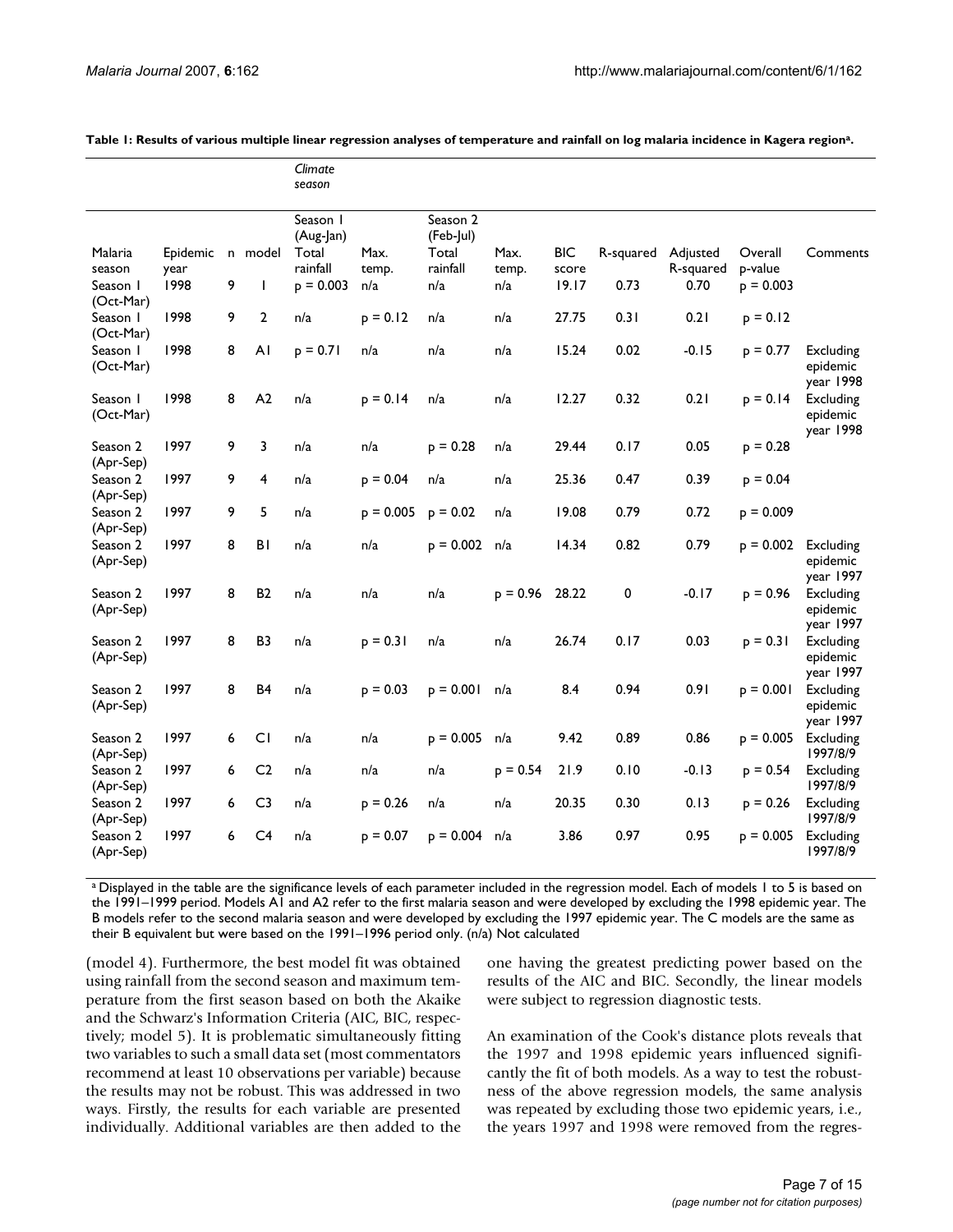

**Anomalies in climatic variables (rainfall and maximum temperature) and log malaria for the period 1991–1999 for the first (a) and second (b) season**. The first season refers to the climatic anomalies during the August to January period and the log malaria anomalies from October to March, while the second season corresponds to the climatic anomalies during the February to July period and the log malaria anomalies from April to September. The anomalies were standardized by subtracting the mean and dividing by the standard deviation.

sion analysis on the second and first malaria season, respectively. The regression of rainfall on the remaining eight years of malaria data indicates that rainfall no longer influences log malaria incidence during the first season (model A1; Table 1). A weak correlation between log malaria and maximum temperature is still observed when the 1998 epidemic year is excluded from the regression analysis (model A2). No correlation was found between log malaria and minimum temperature, but, in contrast to the analysis based on nine years of data, a weak correlation was detected between log malaria and humidity with the eight-year dataset (R-squared  $= 0.40$ ,  $p = 0.094$ ). Even

though the addition of humidity to the linear model of maximum temperature on log malaria incidence increased the explanatory value of the model, the model still failed to reach statistical significance (R-squared = 0.50,  $p = 0.173$ ) and the value of the BIC was not significantly different from the regression of maximum temperature alone on log malaria.

For the second malaria season extending from April to September, a statistically significant correlation is still observed between log malaria and total precipitation during the corresponding rainy season after removal of the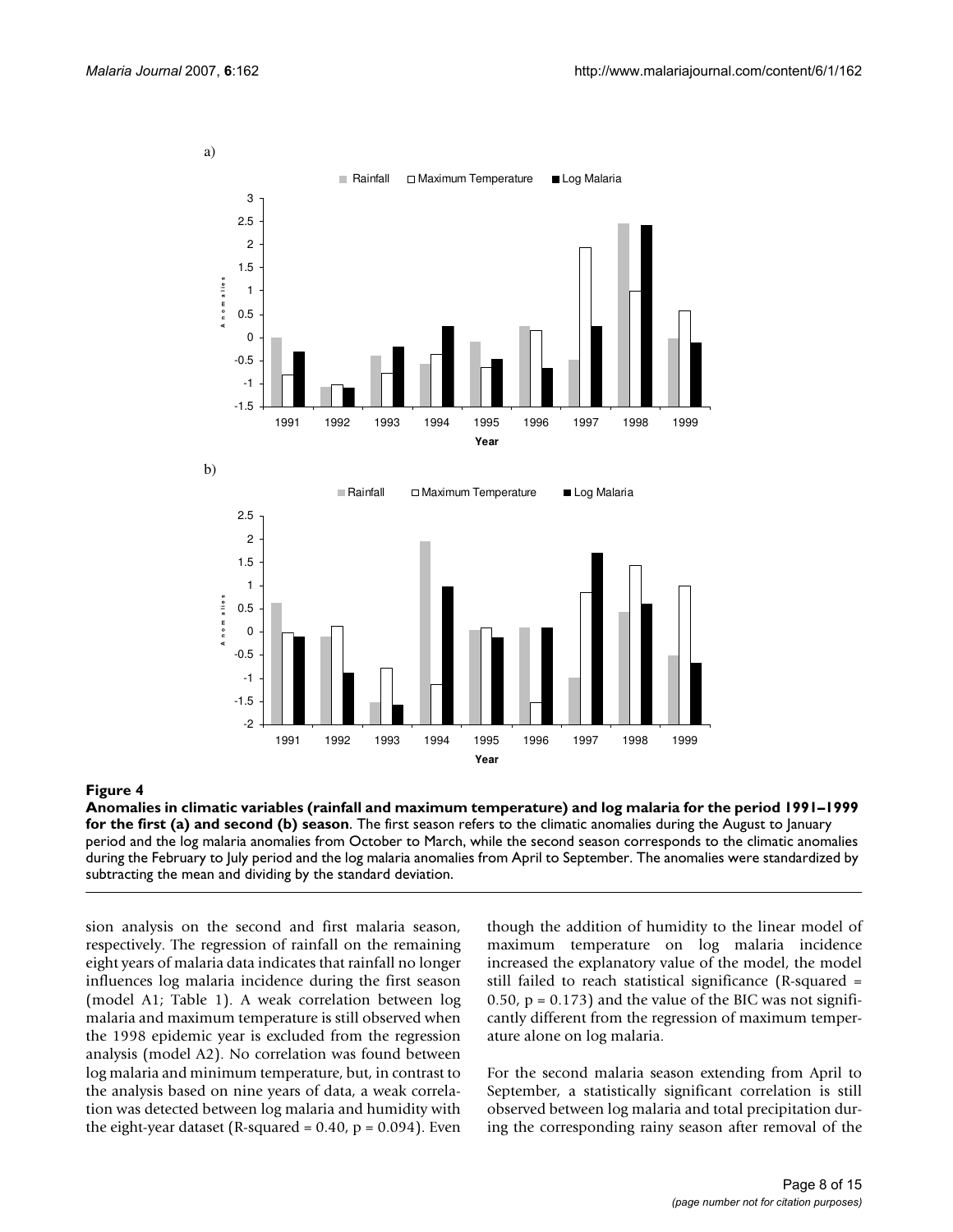1997 epidemic year (model B1; Table 1). Moreover, no correlation is observed between log malaria and maximum temperature during the February to July rainy season (model B2). Nevertheless, as was the case with the nine-year dataset, the best model fit is obtained with total rainfall during the February-July period and maximum temperature during the preceding rainy season (model B3):

### *Predicted log malaria = 0.88 [0.69 to 0.89]R + 0.461 [0.10 to 0.89] T + 0.00 [-0.23 to 0.43]*,

where R and T refer to the anomalies in total precipitation and maximum temperature, respectively. Also displayed in the equation are the 95% bootstrap confidence intervals for the regression parameters. The effect of maximum temperature during the first rainy season was not significant on its own (model B4), and only became significant when rainfall during the February-July period was included. Presumably this was because rainfall removed a substantial portion of the variation in the number of malaria cases making it easier to detect the additional effect of temperature. However it is important to note the small sample size in the analysis (8 seasons) and that regression may became instable at small sample sizes. Instability does not appear to be responsible for the result, because the magnitude of the individual regression coefficients did not change markedly when they were fitted simultaneously and significance occurred as a consequence of much smaller standard errors. Nevertheless the results need to be interpreted with some caution.

In addition, the regression of these two climatic variables on log malaria for the six-year period preceding the epidemic year of 1997 provides further evidence of the robustness of the regression model, as a statistically significant linear model is still observed (model C3). A weak correlation was also found between humidity and log malaria (R-squared =  $0.38$ , p =  $0.10$ ). However, the BIC reveals that the best model fit is obtained with rainfall from the second season and maximum temperature from the first season. These results are further supported by outputs of the MARA fuzzy model, which indicate that a combination of rainfall and temperature limit the suitability of Kagera region to malaria transmission during the dry winter months (Figure 5).

### *Seasonal climate forecasts*

The potential for forecasting the anomalous climatic conditions that were previously found to be associated with years of high malaria incidence was assessed using the DEMETER multi-model ensemble forecasting system. Firstly, the anomalies in maximum temperature predicted by all 63 DEMETER ensemble members during the first rainy season (Aug-Jan) were compared to the observed anomalies in maximum temperature at Bukoba as well as with the log malaria anomalies during the October to March period. Given the short duration of the dataset, skill scores could not be used to quantify the skill of those forecasts, but the spread among the ensemble members provides a good indication of the confidence in those forecasts. Figure 6a shows that the maximum temperature anomalies from the DEMETER models agree reasonably



# Climatic suitability to malaria transmissi temperature and total precipitation) from Bukoba station **Figure 5** on according to the MARA fuzzy suitability model based on the climate data (mean

**Climatic suitability to malaria transmission according to the MARA fuzzy suitability model based on the climate data (mean temperature and total precipitation) from Bukoba station**. Mean temperature was calculated as the average of maximum and minimum temperature. The variable with the lowest suitability value is the limiting variable for malaria transmission during this particular month.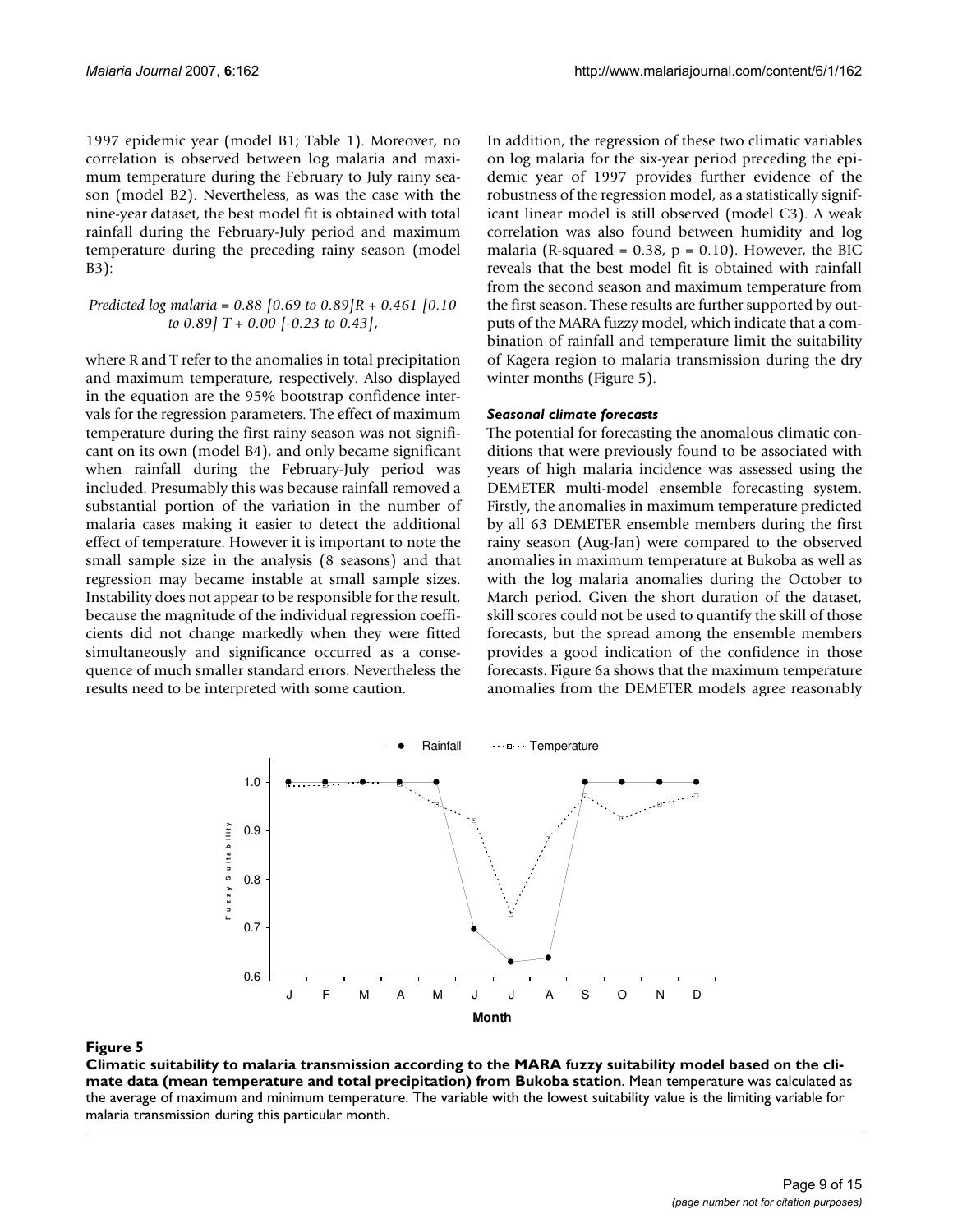

**Box plots of the anomalies of the DEMETER re-forecasts over Kagera region. Also plotted are the observed climatic anomalies at Bukoba station and the anomalies in log malaria incidence data reported at Ndolage hospital**. The horizontal line shows the median while the edges of the box represent the upper and lower quartiles of the 63 DEMETER ensembles. The ends of the whiskers show the minimum and maximum values of the DEMETER re-forecasts. First, the DEMETER forecasts of maximum temperature anomalies for the Aug-Jan season are compared to the observed temperature and malaria anomalies (a). Second, the DEMETER forecasts of total rainfall during the same period are compared to the corresponding observed rainfall and malaria anomalies (b). Third, the DEMETER forecasts of total rainfall during the second rainy season (February starting date) are compared to the corresponding observed rainfall and malaria anomalies (c). Fourth, the six-month DEMETER forecasts of total rainfall during the same period are combined with the observed maximum temperature anomalies during the first rainy season using the 'C3' linear regression model. These resulting malaria forecasts anomalies are compared to the weather observation predicted malaria and observed malaria anomalies (d). The anomalies were standardized by subtracting the mean and dividing by the standard deviation.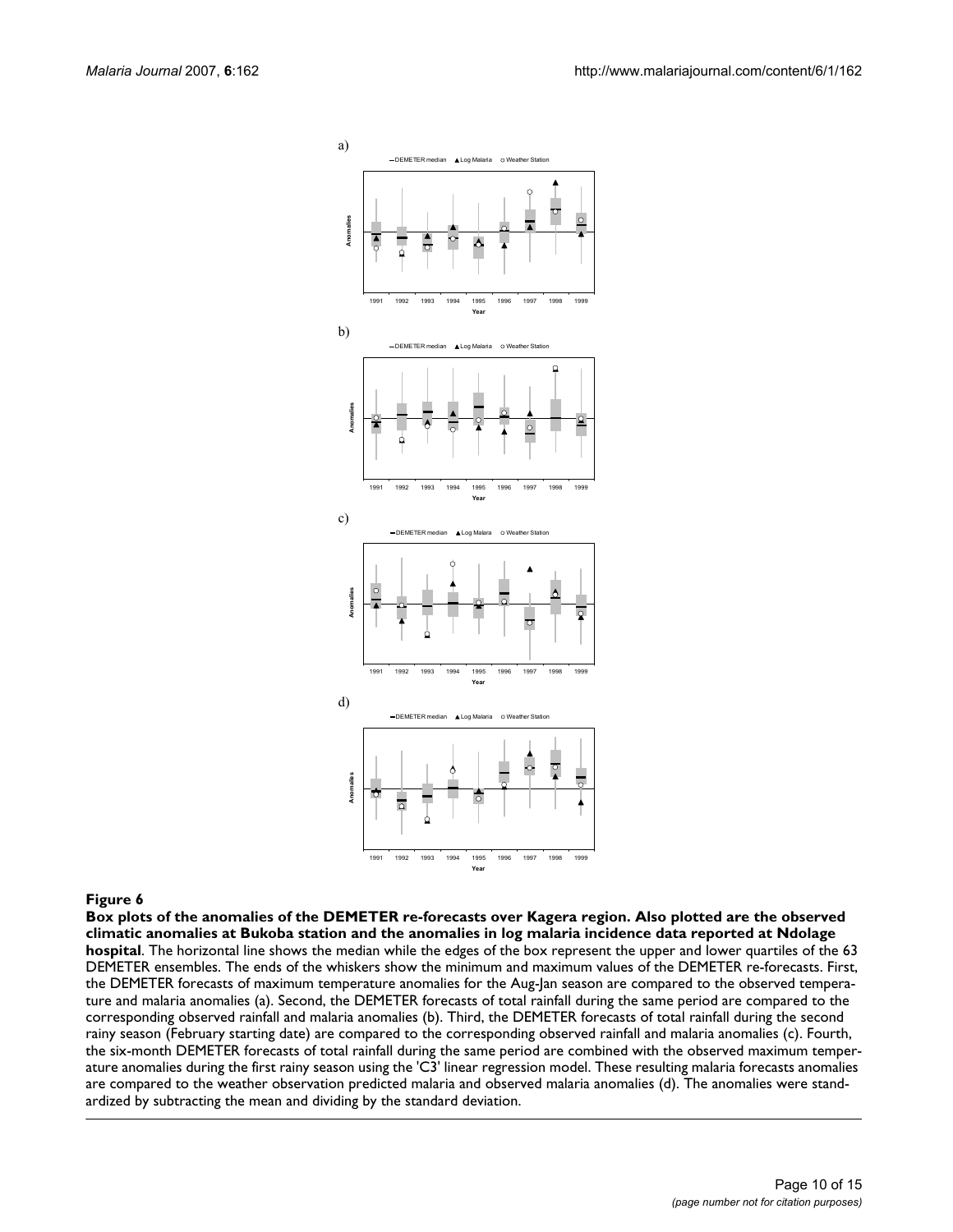well with the observed temperature anomalies at Bukoba with the exceptions of 1992 and 1997 when the station anomalies fell outside the inter-quartile range of the DEMETER ensemble members. The regression analysis of rainfall and temperature on log malaria for the first season revealed that the 1998 epidemic was mainly the result of anomalous rainfall conditions, whereas the variability in malaria over the remaining years was weakly correlated with maximum temperature. All DEMETER ensemble members falling within the inter-quartile range correctly predicted above average maximum temperature during the 1998 epidemic. For five out of the eight remaining years the observed malaria anomalies fell within the interquartile of the DEMETER forecast temperature anomalies. In 1992, both observed malaria and station temperature were below average whereas only the median of the forecast anomalies was negative. In 1996, however, DEMETER predicted average conditions and even though average maximum temperature was observed at Bukoba, the incidence of malaria was below average during this year. In 1999, the forecast and observed temperature anomalies were positive but near normal malaria conditions were recorded at the hospital.

Secondly, the anomalies in total rainfall predicted by all DEMETER models during the first season (Aug-Jan) were compared to the observed anomalies in total rainfall at Bukoba as well as with the log malaria anomalies for the corresponding malaria season. As expected, Figure 6b illustrates the greater uncertainty involved in forecasting rainfall than temperature. For example, the DEMETER system was unable to predict the anomalous rainfall conditions that were associated with the 1998 epidemic. Although some DEMETER ensemble members predicted above average rainfall during the Oct-Mar period, as many forecasted below average rainfall so that the median of the DEMETER forecasts was near zero.

Thirdly, the anomalies in total rainfall predicted by DEM-ETER for the second season (Feb-Jul) were compared to the observed rainfall anomalies at Bukoba and the log malaria anomalies for the corresponding malaria season (Apr-Sep). Figure 6c shows a better agreement between the DEMETER rainfall forecasts and the observed rainfall anomalies at Bukoba for the second season than the first season, as the anomalies at the weather station lie within the inter-quartile range of the 63 DEMETER forecasts for seven of the nine years. However, DEMETER failed to predict the anomalously low rainfall anomalies of 1993 as well as the high rainfall anomalies of 1994, which were associated with high malaria incidence. Nevertheless, the DEMETER rainfall forecasts for the 1997 epidemic year were close to the observed rainfall, both consisting of below average anomalies.

Fourthly, the "C3" multiple linear regression model was used to combine total rainfall during the second rainy season with the average maximum temperature from the first rainy season to predict malaria incidence for the April-September season. This provides an example of the reliability and uncertainty that would have been involved had this forecasting model been used operationally back in 1997. In reality the B3 model would be preferred since it involves a larger number of observations and should thus be more robust but, back in 1997, the data for the years 1998 and 1999 were not available (the C3 model consists of the same variables as the B3 model, but it was built using data until 1996 only). Figure 6d shows a box plot of the combination of the DEMETER forecasts of rainfall anomalies started in February combined with the anomalies of maximum temperature observed during the previous rainy season. Also displayed on the figure are the observed anomalies in log malaria and those predicted by the C3 regression model using climatic data from Bukoba station. As expected, a strong relationship is observed between the observed malaria anomalies and those predicted using the regression model. An exception is 1999 when near normal conditions would be expected by applying the regression model to the station data, but below average malaria anomalies were observed. The DEMETER forecasts correctly predicted 1997 and 1998 as anomalous years in malaria incidence. In 1994, however, the DEMETER-driven model predicted normal conditions and not the relatively high malaria incidence that was observed. This is consistent with DEMETER failing to forecast the 1994 rainfall anomaly as shown in Figure 6c. Moreover, if DEMETER had been used operationally, the seasonal forecast for 1996 would have resulted in a false alarm, as the wetter conditions predicted by DEMETER (Figure 5c) were not observed at Bukoba and, hence, the incidence of malaria was normal.

# **Discussion**

This paper examined malaria incidence and climatic data for Kagera region in NW Tanzania in an attempt to identify the climatic factors correlating with high malaria transmission years. A multiple linear regression analysis on the nine-year dataset shows that for the first season (Oct-Mar), the log malaria cases were strongly and positively correlated with rainfall during the corresponding rainy season. For the second season (Apr-Sep), log malaria was found to be associated with rainfall during the corresponding rainy season, but also with maximum temperature during the first season. The analysis was repeated with the exclusion of the 1997 and 1998 epidemic years. A weak and positive correlation between log malaria and maximum temperature was found for the first season, but the results for the second season were not affected by the exclusion of the 1997 epidemic year.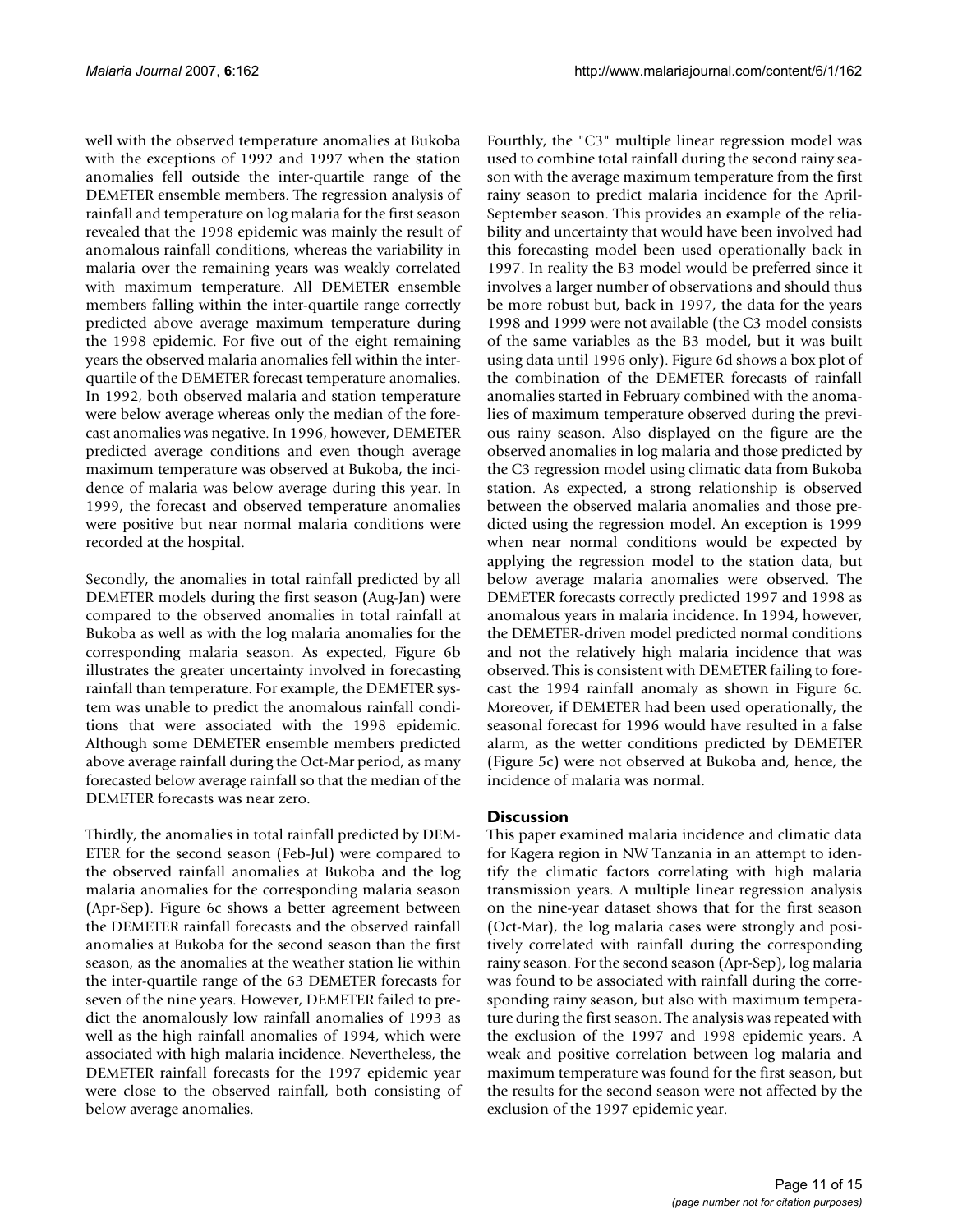The anomaly plots for the first season and the correlation results for the whole nine-year period confirm that the 1998 epidemic was associated with excessive rainfall along with above average maximum temperatures. Cox *et al* also associated the 1998 epidemic to the unusually heavy El Niño-related rains, although they noted that the malaria situation was aggravated by the lack of anti-malarial drugs and resistance to chloroquine [41]. Based on data excluding this epidemic, there would be no statistical basis for assuming a link between excessive rainfall and high malaria incidence during the first season, as the correlation results suggest that malaria variability is associated with maximum temperature only. It may be the case that there is no sensitivity to rainfall under "normal" conditions, but there is a threshold above which excessive rainfall can trigger epidemics. Although the multiple regression analysis has revealed that malaria transmission in the second season is influenced by precipitation during the corresponding rainy season and maximum temperatures from the previous season, the 1997 epidemic was not preceded by heavy rainfall.

In reality, the underlying relationship between rainfall and malaria in this location may be too complicated to be revealed by this type of analysis. Other studies have found a complex and non-linear relationship between rainfall and malaria [21,54], citing explanations such as an increase in stable mosquito breeding sites in low rainfall conditions and washing out of breeding sites in heavy rain. Nevertheless, maximum temperature was above average during the first rainy season. Temperature has an exponential effect on parasite development so even a small increase in temperature can accelerate significantly the development of the parasite [55]. Moreover, the rate of larval development and hence the subsequent increase in the size of the mosquito population is also dependent on water temperature [56]. In Kagera region, environmental temperatures are relatively high year-round, but are lowest during the second season when mean monthly maximum temperatures fall below 26°C (Figure 2). Even though the MARA fuzzy suitability model suggests that temperature would decrease the suitability of the region to malaria transmission during the second rainy season (Figure 4), malaria incidence from April to September was found to be correlated with maximum temperatures during the first rainy season and not with temperatures during those cooler months.

The cause of the observed relationship between temperature anomalies in the first rainy season and malaria incidence in the following season is not clear. Nevertheless, other studies have identified a similar lag time between temperature and high malaria incidence in other African countries. Freeman and Bradley noted that in Zimbabwe, warmer temperatures in September were linked to an

increase in the severity of malaria in the following year [57]. Zhou *et al* also observed that maximum and minimum temperatures were significantly correlated with malaria transmission two to five months later at study sites in Ethiopia, Kenya and Uganda [27]. Moreover, Craig *et al* found that the two most significant variables to malaria transmission in KwaZulu-Natal, South Africa, were mean maximum daily temperature during the preceding January to October period and total rainfall during the current summer months (Nov-Mar) [58]. They suggested that temperature during the preceding rainy season might determine the size of the reservoir of parasites or the survival rate of mosquitoes, consequently making an increase in malaria cases more likely following the onset of the rains.

A key operational question that arises is whether it would have been possible to predict the 1997 and 1998 epidemics using the DEMETER seasonal forecasts of rainfall and temperature. These results indicate that both epidemic years would have been predicted with a lead time of at least four months had DEMETER been used operationally. The 1998 epidemic occurred during the first malaria season, whereas the 1997 epidemic took place during the second season. Despite the strong association between the 1998 epidemic and excessive rainfall, the use of the DEM-ETER temperature forecasts alone would have correctly predicted this epidemic. However, it would also have classified 1999 as a year with a relatively high malaria incidence, when in reality near normal malaria conditions were reported during that year. However a rise in immunity is likely to have followed the 1997 and 1998 epidemics, thereby reducing the vulnerability of the local population to another epidemic, which may explain the low incidence for 1999. By combining the DEMETER forecasts of rainfall for the second season with the average maximum temperature during the first season, the 1997 epidemic would also have been correctly forecast. Since the statistical model uses temperature from the previous Aug-Jan period to predict malaria incidence during the Apr-Sep period, observed temperature alone could potentially give a warning of a forthcoming epidemic with at least a three-month lead-time. Nevertheless, the use of the DEMETER rainfall forecasts from February in combination with the observed temperature anomalies from the previous rainy season would increase the skilfulness as well as the lead-time of the malaria early warning system.

In East Africa, including Kagera region, El Niño is associated with an enhancement of rainfall during the 'short' rains (Oct-Dec), but it has little influence on the 'long' rains, which occur a few months later [36], El Niño has been shown to be predictable on seasonal timescales (Goddard *et al*. 2001), and both statistical models based on SSTs and dynamical models have had some success in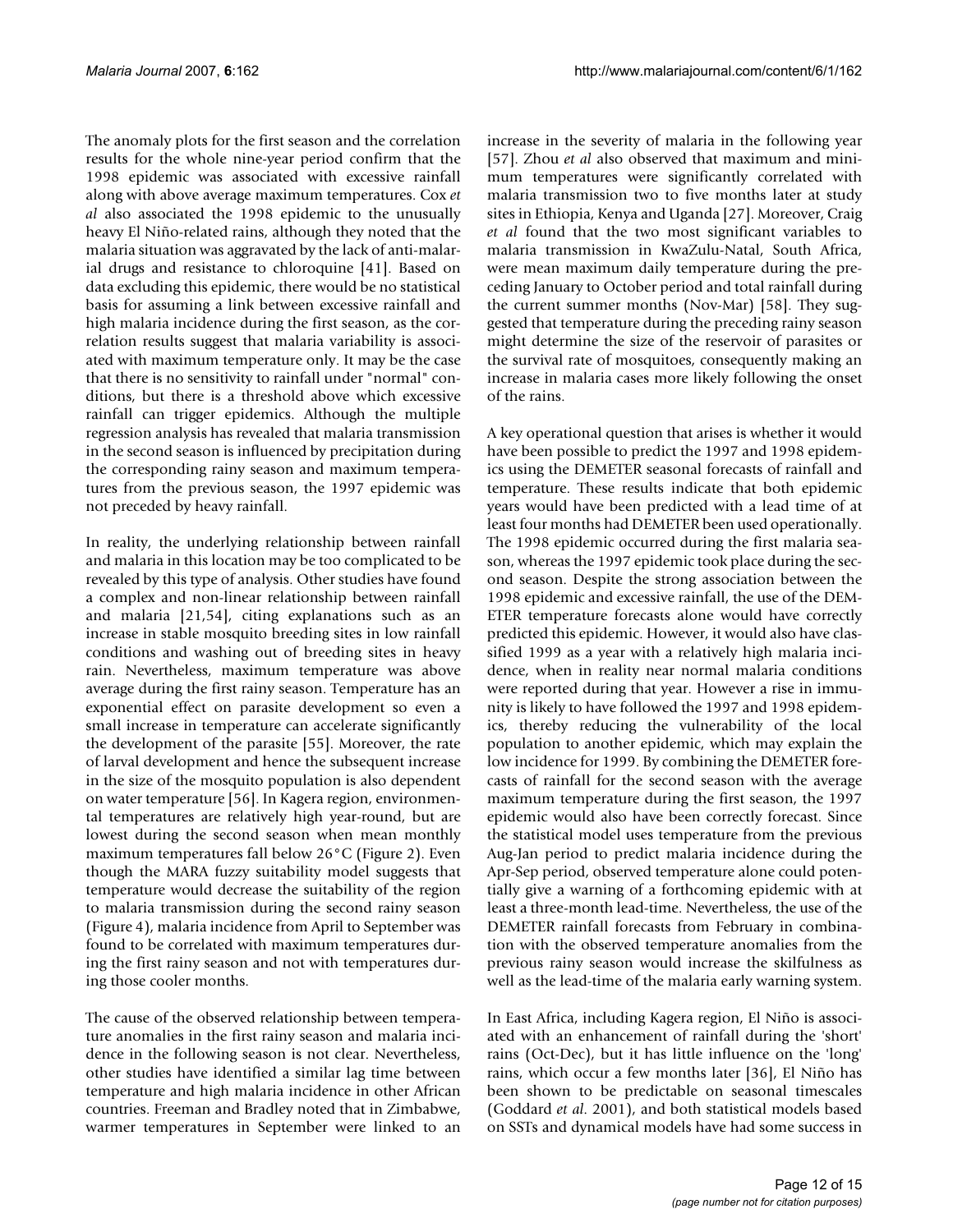predicting the short rains in East Africa [59,60]. These results indicate that the DEMETER system, however, was not able to forecast the 'short' season rainfall anomaly of 1998, although we have only considered a single DEME-TER grid point and verification against a single rain gauge, therefore this may not be an universal result for East Africa. The DEMETER rainfall forecasts were more closely associated with the observed rainfall conditions during the second season, despite the lack of a link with El Niño, although the most extreme anomalies were not successfully predicted.

Climate forecasts are not available at high spatial resolution; therefore the epidemic warnings employing such forecasts will be at a relatively coarse geographical scale. Does the spatial scale of the information provided compromise the usefulness of seasonal forecasts in the region? The results indicate that this is the case for forecasts of rainfall, but not for forecasts of temperature. The August DEMETER rainfall forecast predicted only average rainfall for the 1997–1998 season over the grid point covering Kagera region. In contrast, there is much better agreement between forecast anomalies of temperature for the first season and malaria incidence. Over the nine-year period, the DEMETER temperature forecasts compared very well to the observed temperatures. These forecasts were able to predict high malaria incidence years during the first season despite the low statistical significance of the temperature relationship. For the second season, the rainfall forecasts were more closely associated with observations than for the first season, although DEMETER failed to predict the most extreme years. The long time lag between observed temperature anomalies and the corresponding correlated malaria anomalies meant that forecasts of temperature were not required for this season, however, DEM-ETER rainfall forecasts were able to enhance the performance beyond the use of observed temperature anomalies alone due to the capability of the DEMETER rainfall forecasts in predicting the intermediate (i.e. nonextreme) years.

#### **Conclusion**

Seasonal forecasts have become more readily available to the users' community in recent years. Nevertheless, few studies have been undertaken to assess their potential benefits for the health sector, probably because of the lack or difficulty in obtaining epidemiological datasets of sufficient length and the multidisciplinary nature that such research involves. Using monthly malaria data collected from a district hospital, the linkage between climatic data and epidemics of malaria was investigated in the Kagera region of NW Tanzania. The ability of the DEMETER seasonal forecasting system in predicting the climatic conditions found to be correlated with malaria epidemics was then assessed. This analysis reveals the importance of seasonal temperature forecasts in malaria early warning systems and the apparent skill of those forecasts. This research also points towards the need for downscaled rainfall forecasts to become available, particularly in regions of known predictability such as East Africa.

### **Competing interests**

The author(s) declare that they have no competing interests.

#### **Authors' contributions**

AEJ participated in the design of the study, extracted the seasonal forecasts from the DEMETER models, performed the statistical analyses, wrote a draft of the results section, and contributed to the editing of the final paper.

UUW collected the epidemiological and climatic data in Tanzania, wrote a draft of the introduction and the materials sections, and contributed to the editing of the paper.

APM is the supervisor of AEJ. He participated in the design of the study and provided a thorough review of the manuscript.

IMH is the supervisor of UUW. He commented on the design of the study and provided substantial revisions to the drafts of the paper, and verified the statistical analyses.

ASG participated in the conception and design of the study, he contributed to the development of the statistical models with AEJ, and put the paper together based on sections provided by AEJ and UUW.

All authors have read and approved the final manuscript.

#### **Acknowledgements**

ASG and APM wish to acknowledge support of the European Commission Sixth Framework ENSEMBLES project GOCE-CT-2003-505539. AEJ wishes to acknowledge the support of a NERC e-science studentship NER/ S/G/2003/11990. UUW acknowledges funding from the European Commission Research Directorate General Fifth Framework PREMA-EU-ICA4-ct-2001-1110012. The authors wish to thank Mrs Sandra Mather, Graphics Unit, Department of Geography, University of Liverpool for drawing Figure 1. We are grateful to Father Fidon Mwombeki from the Evangelical Lutheran Church in Tanzania who gave permission to UUW to collect the malaria data from the archives of Ndolage Hospital. We acknowledge an anonymous referee for suggesting the format of Table 1.

#### **References**

- 1. De Savigny D, Mayombana C, Mwageni E, Masanja H, Minhaf A, Mkilindi Y, Mbuya C, Kasale H, Reid G: **[Care-seeking patterns for](http://www.ncbi.nlm.nih.gov/entrez/query.fcgi?cmd=Retrieve&db=PubMed&dopt=Abstract&list_uids=15282029) [fatal malaria in Tanzania.](http://www.ncbi.nlm.nih.gov/entrez/query.fcgi?cmd=Retrieve&db=PubMed&dopt=Abstract&list_uids=15282029)** *Malaria Journal* 2004, **3:**27.
- 2. Makundi EA, Malebo HM, Mhame P, Kitua AY, Warsame M: **[Role of](http://www.ncbi.nlm.nih.gov/entrez/query.fcgi?cmd=Retrieve&db=PubMed&dopt=Abstract&list_uids=16848889) [traditional healers in the management of severe malaria](http://www.ncbi.nlm.nih.gov/entrez/query.fcgi?cmd=Retrieve&db=PubMed&dopt=Abstract&list_uids=16848889) among children below five years of age: the case of Kilosa [and Handeni Districts, Tanzania.](http://www.ncbi.nlm.nih.gov/entrez/query.fcgi?cmd=Retrieve&db=PubMed&dopt=Abstract&list_uids=16848889)** *Malaria Journal* 2006, **5:**58.
- 3. Ministry of Health Government of Tanzania: **National Malaria Medium-Term Strategic Plan 2003-2007.** Edited by: National Malaria Control Program T. Ministry of Health Government of Tanzania; 2003:66.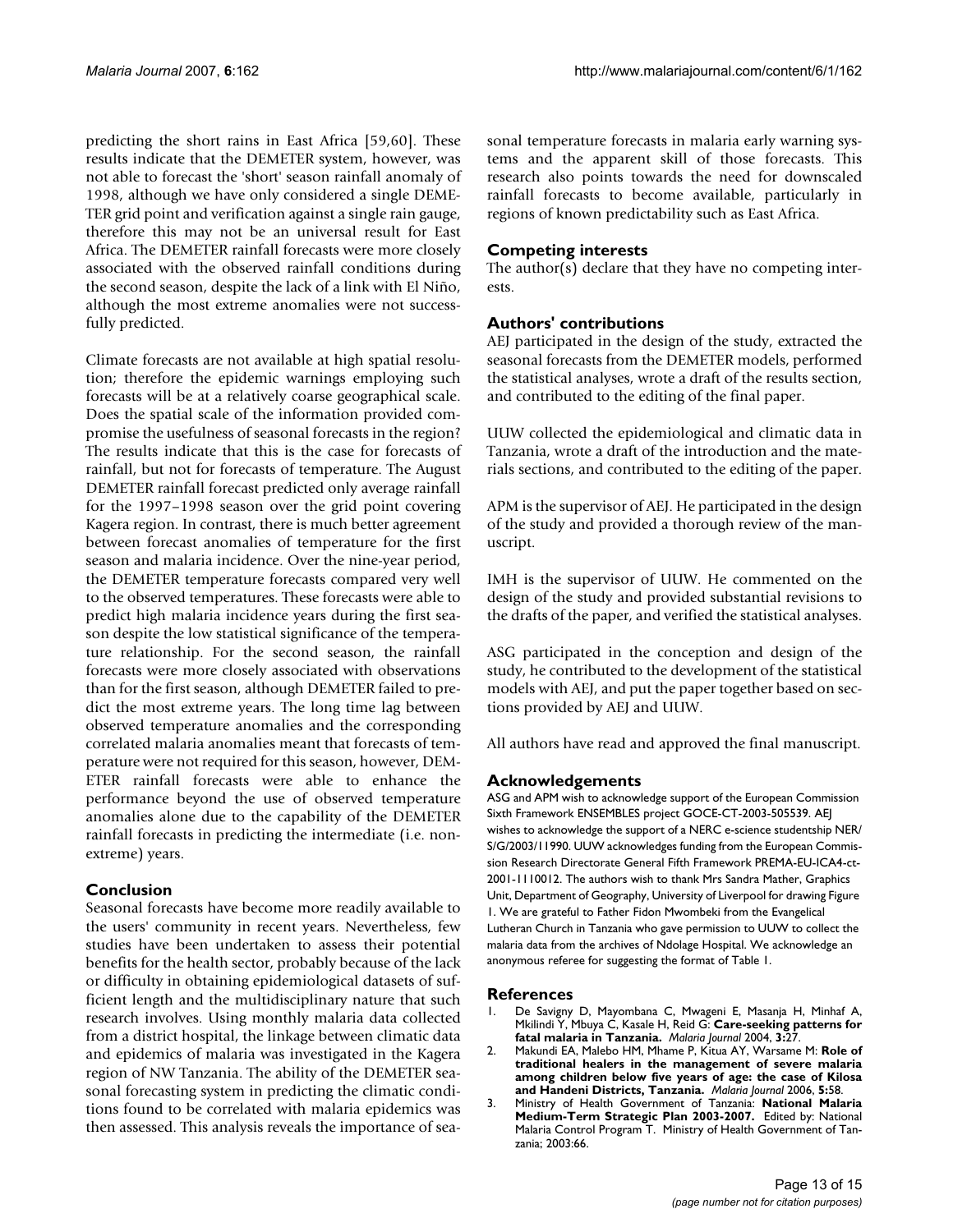- 4. **Tanzania National Bureau of Statistics: unpublished data.** .
- 5. WHO/UNICEF: **The Africa Malaria Report 2003.** Geneva , World Health Organization/UNICEF; 2003.
- 6. Gupta S, Snow RW, Donnelly CA, Marsh K, Newbold C: **[Immunity](http://www.ncbi.nlm.nih.gov/entrez/query.fcgi?cmd=Retrieve&db=PubMed&dopt=Abstract&list_uids=10086393) [to non-cerebral severe malaria is acquired after one or two](http://www.ncbi.nlm.nih.gov/entrez/query.fcgi?cmd=Retrieve&db=PubMed&dopt=Abstract&list_uids=10086393) [infections.](http://www.ncbi.nlm.nih.gov/entrez/query.fcgi?cmd=Retrieve&db=PubMed&dopt=Abstract&list_uids=10086393)** *Nature-Medicine* 1999, **5:**340-343.
- 7. Lindsay SW, Martens WJM: **[Malaria in the African highlands:](http://www.ncbi.nlm.nih.gov/entrez/query.fcgi?cmd=Retrieve&db=PubMed&dopt=Abstract&list_uids=9615495) [past, present and future.](http://www.ncbi.nlm.nih.gov/entrez/query.fcgi?cmd=Retrieve&db=PubMed&dopt=Abstract&list_uids=9615495)** *Bulletin of the World Health Organization* 1998, **76:**33-45.
- 8. Lindblade KA, Walker ED, Onapa AW, Katungu J, Wilson ML: **Land use change alters malaria transmission parameters by modifying temperature in a highland area of Uganda.** *Tropical Medicine and International Health* 2000, **5:**263-274.
- 9. Grover-Kopec EK, Blumenthal MB, Ceccato P, Dinku T, Omumbo JA, Connor SJ: **Web-based climate information resources for malaria control in Africa.** *Malaria Journal* 2006, **11:**5:38.
- 10. Friedman JF, Kwena AM, Mirel LB, Kariuki SK, Terlouw DJ, Phillipps-Howard PA, Hawley WA, Nahlen BL, Shi YP, Ter Kuile FO: **Malaria and nutritional status among pre-school children: results from cross-sectional surveys in western Kenya.** *American Journal of Tropical Medicine and Hygiene* 2005, **73(4):**698-704.
- 11. Ehrhardt S, Burchard GD, Mantel C, Cramer JP, Kaiser S, Kubo M, Otchwemah RN, Bienzle U, Mockenhaupt FP: **[Malaria, anemia,](http://www.ncbi.nlm.nih.gov/entrez/query.fcgi?cmd=Retrieve&db=PubMed&dopt=Abstract&list_uids=16741889) [and malnutrition in African children - Defining intervention](http://www.ncbi.nlm.nih.gov/entrez/query.fcgi?cmd=Retrieve&db=PubMed&dopt=Abstract&list_uids=16741889) [priorities.](http://www.ncbi.nlm.nih.gov/entrez/query.fcgi?cmd=Retrieve&db=PubMed&dopt=Abstract&list_uids=16741889)** *Journal of Infectious Diseases* 2006, **194(1):**108-114.
- 12. Kublin JG, Steketee RW: **[HIV infection and malaria Under](http://www.ncbi.nlm.nih.gov/entrez/query.fcgi?cmd=Retrieve&db=PubMed&dopt=Abstract&list_uids=16323123)[standing the interactions.](http://www.ncbi.nlm.nih.gov/entrez/query.fcgi?cmd=Retrieve&db=PubMed&dopt=Abstract&list_uids=16323123)** *The Journal of Infectious Diseases* 2006, **193:**1-3.
- 13. Gagnon AS, Smoyer-Tomic KE, Bush ABG: **[The El Niño Southern](http://www.ncbi.nlm.nih.gov/entrez/query.fcgi?cmd=Retrieve&db=PubMed&dopt=Abstract&list_uids=12135203) [Oscillation and malaria epidemics in South America.](http://www.ncbi.nlm.nih.gov/entrez/query.fcgi?cmd=Retrieve&db=PubMed&dopt=Abstract&list_uids=12135203)** *International Journal Of Biometeorology* 2002, **46:**81-89.
- 14. Poveda G, Rojas W, Quiñones ML, Velez ID, Mantilla RI, Ruiz D, Zuluaga JS, Rua GL: **[Coupling between annual and ENSO times](http://www.ncbi.nlm.nih.gov/entrez/query.fcgi?cmd=Retrieve&db=PubMed&dopt=Abstract&list_uids=11401760)[cales in the malaria-climate association in Colombia.](http://www.ncbi.nlm.nih.gov/entrez/query.fcgi?cmd=Retrieve&db=PubMed&dopt=Abstract&list_uids=11401760)** *Environ Health Perspect* 2001, **109(5):**489-493.
- 15. WHO: **[El Niño and its health impacts.](http://www.ncbi.nlm.nih.gov/entrez/query.fcgi?cmd=Retrieve&db=PubMed&dopt=Abstract&list_uids=9619086)** *Weekly Epidemiological Record* 1998, **73:**148-152.
- 16. Gilles HM, Warrel DA: **Bruce-Chwatt's Essential Malariology.** London , Arnold Publishing; 1993.
- 17. Githeko AK, Lindsay SW, Confalonieri UE, Patz JA: **[Climate change](http://www.ncbi.nlm.nih.gov/entrez/query.fcgi?cmd=Retrieve&db=PubMed&dopt=Abstract&list_uids=11019462) [and vector-borne diseases: a regional analysis.](http://www.ncbi.nlm.nih.gov/entrez/query.fcgi?cmd=Retrieve&db=PubMed&dopt=Abstract&list_uids=11019462)** *Bulletin of the World Health Organization* 2000, **78:**1136-1147.
- 18. Molineaux L: **The epidemiology of human malaria as an explanation of its distribution, including some implications for its control.** In *Malaria: principles and practice of malariology* Edited by: Wernsdorfer WH, McGregor I. Edinburgh , Churchill Livingstone; 1988:913-998.
- 19. Lindblade KA, Walker ED, Onapa AW, Katungu J, Wilson ML: **Highland malaria in Uganda: prospective analysis of an epidemic associated with El Niño.** *Transactions Of The Royal Society Of Tropical Medicine And Hygiene* 1999, **93:**480-487.
- 20. Mouchet J, Manguin S, Sircoulon J, Laventure S, Faye O, Onapa AW, Carnevale P, Julvez J, Fontenille D: **[Evolution of malaria in Africa](http://www.ncbi.nlm.nih.gov/entrez/query.fcgi?cmd=Retrieve&db=PubMed&dopt=Abstract&list_uids=9673911) [for the past 40 years: impact of climatic and human factors.](http://www.ncbi.nlm.nih.gov/entrez/query.fcgi?cmd=Retrieve&db=PubMed&dopt=Abstract&list_uids=9673911)** *Journal of the American Mosquito Control Association* 1998, **14:**121-130.
- 21. Lindsay SW, Bødker R, Malima R, Msangeni HA, Kinsinza W: **[The](http://www.ncbi.nlm.nih.gov/entrez/query.fcgi?cmd=Retrieve&db=PubMed&dopt=Abstract&list_uids=10768443) [effect of the 1997-98 El Niño on highland malaria in Tanza](http://www.ncbi.nlm.nih.gov/entrez/query.fcgi?cmd=Retrieve&db=PubMed&dopt=Abstract&list_uids=10768443)[nia.](http://www.ncbi.nlm.nih.gov/entrez/query.fcgi?cmd=Retrieve&db=PubMed&dopt=Abstract&list_uids=10768443)** *Lancet* 2000, **355:**989-990.
- 22. Matola YG, White GB, Magayuka SA: **The changed pattern of malaria endemicity and transmission at Amani in the eastern Usambara Mountains, northeastern Tanzania.** *Journal of Tropical Medicine and Hygiene* 1987, **90:**127-134.
- Loevinsohn ME: [Climatic warning and increased malaria inci](http://www.ncbi.nlm.nih.gov/entrez/query.fcgi?cmd=Retrieve&db=PubMed&dopt=Abstract&list_uids=7907685)**[dence in Rwanda.](http://www.ncbi.nlm.nih.gov/entrez/query.fcgi?cmd=Retrieve&db=PubMed&dopt=Abstract&list_uids=7907685)** *Lancet* 1994, **343:**714-718.
- 24. Bonora S, De Rosa FG, Boffito M, Di Perri G, Rossati A: **[Rising tem](http://www.ncbi.nlm.nih.gov/entrez/query.fcgi?cmd=Retrieve&db=PubMed&dopt=Abstract&list_uids=11756033)[perature and the malaria epidemic in Burundi.](http://www.ncbi.nlm.nih.gov/entrez/query.fcgi?cmd=Retrieve&db=PubMed&dopt=Abstract&list_uids=11756033)** *Trends In Parasitology* 2001, **17(12):**572-573.
- 25. Hay SI, Cox J, Rogers DJ, Randolph SE, Stern DI, Shanks GD, Myers MF, Snow RW: **[Climate change and the resurgence of malaria](http://www.ncbi.nlm.nih.gov/entrez/query.fcgi?cmd=Retrieve&db=PubMed&dopt=Abstract&list_uids=11859368) [epidemics in the East African highlands.](http://www.ncbi.nlm.nih.gov/entrez/query.fcgi?cmd=Retrieve&db=PubMed&dopt=Abstract&list_uids=11859368)** *Nature* 2002, **415(6874):**905.
- 26. Patz JA, Hulme M, Rosenzweig C, Mitchell TD, Goldberg RA, Githeko AK, Lele S, McMichael AJ, Le Sueur D: **[Regional warming and](http://www.ncbi.nlm.nih.gov/entrez/query.fcgi?cmd=Retrieve&db=PubMed&dopt=Abstract&list_uids=12478282) [malaria resurgence.](http://www.ncbi.nlm.nih.gov/entrez/query.fcgi?cmd=Retrieve&db=PubMed&dopt=Abstract&list_uids=12478282)** *Nature* 2002, **420:**627-628.
- 27. Zhou G, Minakawa N, Githeko AK, Yan G: **[Association between](http://www.ncbi.nlm.nih.gov/entrez/query.fcgi?cmd=Retrieve&db=PubMed&dopt=Abstract&list_uids=14983017) [climate variability and malaria epidemics in the East African](http://www.ncbi.nlm.nih.gov/entrez/query.fcgi?cmd=Retrieve&db=PubMed&dopt=Abstract&list_uids=14983017)**

**[highlands.](http://www.ncbi.nlm.nih.gov/entrez/query.fcgi?cmd=Retrieve&db=PubMed&dopt=Abstract&list_uids=14983017)** *Proceedings Of The National Academy Of Sciences Of The United States Of America* 2004, **101(8):**2375-2380.

- 28. WHO: **Using climate to predict infectious disease outbreaks: a review.** Geneva , World Health Organization; 2004.
- 29. WHO: **A framework for field research in Africa. Malaria early warning systems. Concepts, indicators and partners.** Geneva , World Health Organization; 2001.
- Thomson MC, Connor SJ: [The development of Malaria Early](http://www.ncbi.nlm.nih.gov/entrez/query.fcgi?cmd=Retrieve&db=PubMed&dopt=Abstract&list_uids=11530356) **[Warning Systems for Africa.](http://www.ncbi.nlm.nih.gov/entrez/query.fcgi?cmd=Retrieve&db=PubMed&dopt=Abstract&list_uids=11530356)** *Trends In Parasitology* 2001, **17(9):**438-444.
- 31. Grover-Kopec E, Kawano M, Klaver RW, Blumenthal B, Ceccato P, Connor SJ: **[An online operational rainfall-monitoring resource](http://www.ncbi.nlm.nih.gov/entrez/query.fcgi?cmd=Retrieve&db=PubMed&dopt=Abstract&list_uids=15663795) [for epidemic malaria early warning systems in Africa.](http://www.ncbi.nlm.nih.gov/entrez/query.fcgi?cmd=Retrieve&db=PubMed&dopt=Abstract&list_uids=15663795)** *Malaria Journal* 2005, **4:**6.
- 32. Githeko AK, Ndegwa W: **Predicting malaria epidemics in the Kenyan highlands using climate data: a tool for decision makers.** *Global Change and Human Health* 2001, **2(1):**54-63.
- 33. Philander SGH: **El Niño, La Niña and the Southern Oscillation.** San Diego , Academic Press; 1990:293.
- 34. Ropelewski CF, Halpert MS: **Global and regional scale precipitation patterns associated with ENSO.** *Monthly Weather Review* 1987, **104:**307-315.
- 35. Camberlin P, Janicot S, Poccard I: **Seasonality and atmospheric dynamics of the teleconnection between African rainfall and tropical sea-surface temperature: Atlantic vs. ENSO.** *International Journal of Climatology* 2001, **21:**973-1005.
- 36. Nicholson SE, Kim E: **The relationship of the El Niño Southern Oscillation to Africa rainfall.** *International Journal of Climatology* 1997, **17:**117-135.
- 37. Goddard L, Mason SJ, Zebiak SE, Ropelewski CF, Basher R, Cane MA: **Current approaches to seasonal-to-internanual climate predictions.** *International Journal of Climatology* 2001, **21:**1111-1152.
- 38. Harrison M: **The development of seasonal and inter-annual climate forecasting.** *Climatic Change* 2005, **70:**201-220.
- 39. Bouma MJ, Poveda G, Rojas W, Chavasse D, Quiñones M, Cox J, Patz J: **Predicting high-risk years for malaria in Colombia using parameters of El Niño Southern Oscillation.** *Tropical Medicine and International Health* 1997, **2(12):**1122-1127.
- Thomson MC, Doblas-Reyes FJ, Mason SJ, Hagedorn R, Connor SJ, Phindela T, Morse AP, Palmer TN: **[Malaria early warnings based](http://www.ncbi.nlm.nih.gov/entrez/query.fcgi?cmd=Retrieve&db=PubMed&dopt=Abstract&list_uids=16452977) [on seasonal climate forecasts from multi-model ensembles.](http://www.ncbi.nlm.nih.gov/entrez/query.fcgi?cmd=Retrieve&db=PubMed&dopt=Abstract&list_uids=16452977)** *Nature* 2006, **439:**576-579.
- 41. Cox J, Craig M, Le Sueur D, Sharp B: **HIMAL Phase 1 Report:** mapping malaria risk in the highlands of Africa. [www.lshtm.ac.uk/dcvbu/himal/Documents.html\]](http://www.lshtm.ac.uk/dcvbu/himal/Documents.html).
- Uddenfeldt Wort U, Hastings I, Carlstedt A, Mutabingwa TK, Brabin BJ: **[Impact of El Niño and malaria on birth weight in two](http://www.ncbi.nlm.nih.gov/entrez/query.fcgi?cmd=Retrieve&db=PubMed&dopt=Abstract&list_uids=15256522) [areas of Tanzania with different malaria transmission pat](http://www.ncbi.nlm.nih.gov/entrez/query.fcgi?cmd=Retrieve&db=PubMed&dopt=Abstract&list_uids=15256522)[terns.](http://www.ncbi.nlm.nih.gov/entrez/query.fcgi?cmd=Retrieve&db=PubMed&dopt=Abstract&list_uids=15256522)** *International Journal Of Epidemiology* 2004, **33:**1311-1319.
- 43. Carlstedt A: **[Malaria catastrophe in East Africa.](http://www.ncbi.nlm.nih.gov/entrez/query.fcgi?cmd=Retrieve&db=PubMed&dopt=Abstract&list_uids=9343534)** *Lancet* 1997, **350:**1180.
- 44. Greenwood B, Mutabingwa T: **[Malaria in 2002.](http://www.ncbi.nlm.nih.gov/entrez/query.fcgi?cmd=Retrieve&db=PubMed&dopt=Abstract&list_uids=11832954)** *Nature* 2002, **415:**670-672.
- 45. Eriksen J, Nsimba SED, Minzi OMS, Sanga AJ, Petzold M, Gustafsson LL, Warsame MY, Tomson G: **Adoption of the new antimalarial drug policy in Tanzania - a cross-sectional study in the community.** *Tropical Medicine & International Health* 2005, **10(10):**1038-1046.
- Palmer TN, Alessandri A, Andersen U, Cantelaube P, Davey M, Délécluse P, Déqué M, Díez E, Doblas-Reyes FJ, Feddersen H, Graham R, Gualdi S, Guérémy JF, Hagedorn R, Hoshen M, Keenlyside N, Latif M, Lazar A, Maisonnave E, Marletto V, Morse AP, Orfila B, Rogel P, Terres JM, Thomson MC: **Development of a European system for seasonal-to-internannual prediction.** *Bulletin of the American Meteorological Society* 2004, **85:**853-872.
- 47. ECMWF ECMRWF: **.** [[http://data.ecmwf.int/data/\]](http://data.ecmwf.int/data/).
- 48. Oesterholt MJAM, Bousema JT, Mwerinde OK, Harris C, Lushino P, Masakoto A, Mwerinde H, Mosha FW, Drakeley CJ: **[Spatial and](http://www.ncbi.nlm.nih.gov/entrez/query.fcgi?cmd=Retrieve&db=PubMed&dopt=Abstract&list_uids=17081311) [temporal variation in malaria transmission in a low endemic](http://www.ncbi.nlm.nih.gov/entrez/query.fcgi?cmd=Retrieve&db=PubMed&dopt=Abstract&list_uids=17081311)[ity area in northern Tanzania.](http://www.ncbi.nlm.nih.gov/entrez/query.fcgi?cmd=Retrieve&db=PubMed&dopt=Abstract&list_uids=17081311)** *Malaria Journal* 2006, **5:**98.
- 49. Pohl B, Camberlin P: **Influence of the Madden-Julian Oscillation on East African rainfall. I: Intraseasonal variability and regional dependency.** *Quarterly Journal of the Royal Meteorological Society* 2006, **132:**2521-2539.